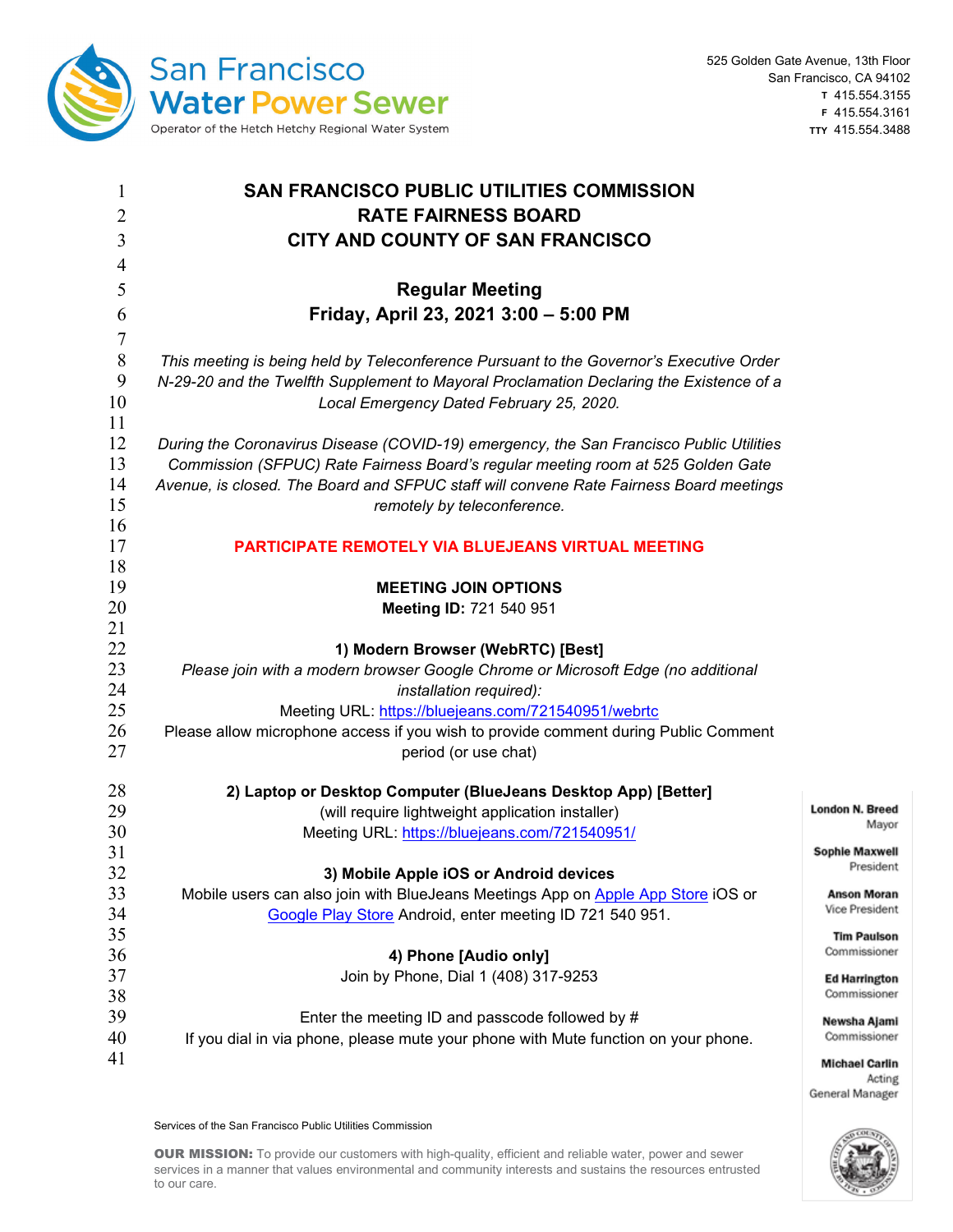- *Meeting will be recorded for minutes only and will not be published. By joining this meeting, you agree to be recorded during the duration of this meeting.*
- 

**To make public comment:** SFPUC staff will announce public comment periods. Type your

comments or questions using the "Chat" tab, comments to be read out loud by moderator.

Or, click on "Raise Hand" under "People" tab, moderator will then call on you for public

comment. If you have technical issues or questions, you may also send a private message

49 to the moderator using "Direct Messages" under "Chat" tab.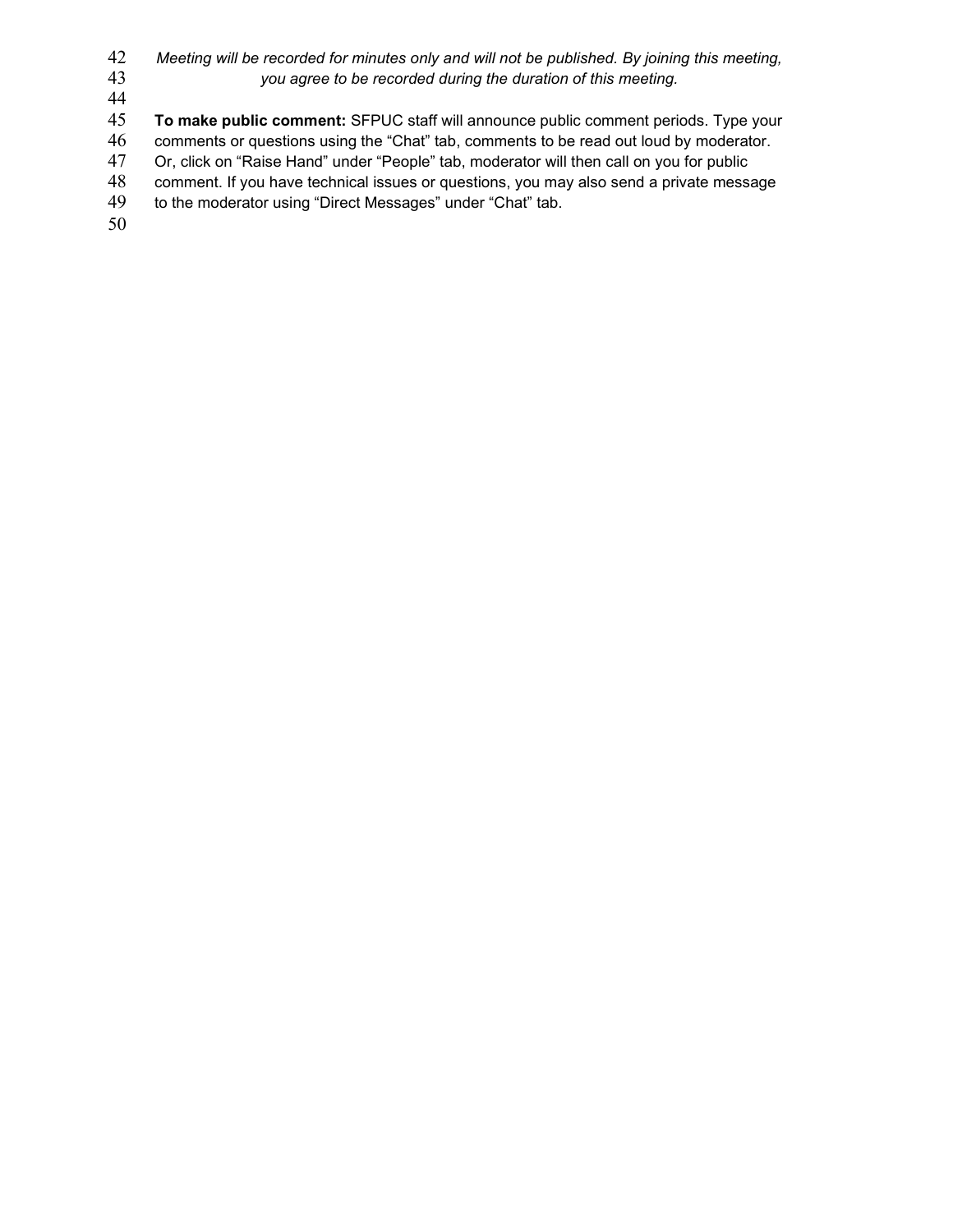| 51 |                                |                                                                             |  |  |
|----|--------------------------------|-----------------------------------------------------------------------------|--|--|
| 52 |                                |                                                                             |  |  |
| 53 |                                | <b>MEETING AGENDA MINUTES (DRAFT)</b>                                       |  |  |
| 54 |                                |                                                                             |  |  |
| 55 | 1. Call to Order and Roll Call |                                                                             |  |  |
|    |                                | Seat 1<br>Howard Ash, Chair                                                 |  |  |
|    |                                | Seat 2<br>Vacant                                                            |  |  |
|    |                                | Seat 3<br>Anna Van Degna                                                    |  |  |
|    |                                | Seat 4 Vacant                                                               |  |  |
|    |                                | Adam Nguyen<br>Seat 5                                                       |  |  |
|    |                                | Seat 6<br>Vacant                                                            |  |  |
|    |                                | Seat 7<br><b>Edward de Asis</b>                                             |  |  |
| 56 |                                |                                                                             |  |  |
| 57 |                                | Chair Howard Ash called meeting to order at 3:05 PM. RFB Secretary          |  |  |
| 58 |                                | Rodriguez called roll: Chair Ash present, Member Van Degna present,         |  |  |
| 59 |                                | Member Nguyen present, Member de Asis present. A quorum was present.        |  |  |
| 60 |                                |                                                                             |  |  |
| 61 |                                | RFB Secretary Rodriguez announced reminders including meeting join          |  |  |
| 62 |                                | information, meeting recording for minutes only and how to comment          |  |  |
| 63 |                                | instructions.                                                               |  |  |
| 64 |                                |                                                                             |  |  |
| 65 |                                | 2. General Public Comment                                                   |  |  |
| 66 |                                | Members of the public may address the Rate Fairness Board (RFB) on          |  |  |
| 67 |                                | matters that are within the Board's jurisdiction but not on today's agenda. |  |  |
| 68 |                                |                                                                             |  |  |
| 69 |                                | Public comment: none                                                        |  |  |
| 70 |                                |                                                                             |  |  |
| 71 |                                | 3. Approval of the Minutes of December 21, 2020 Meeting (Discussion and     |  |  |
| 72 |                                | possible action)                                                            |  |  |
| 73 |                                |                                                                             |  |  |
| 74 |                                | Chair Ash asked Board for comment or changes of minutes. Board had no       |  |  |
| 75 |                                | comments or changes. Member Van Degna entered motion to approve             |  |  |
| 76 |                                | minutes. Motion seconded by Member De Asis.                                 |  |  |
| 77 |                                |                                                                             |  |  |
| 78 |                                | <b>Public Comment: none</b>                                                 |  |  |
| 79 |                                |                                                                             |  |  |
| 80 |                                | Chair Ash approved minutes without objection.                               |  |  |
| 81 |                                |                                                                             |  |  |
| 82 | 4.                             | <b>Report of the Chair</b>                                                  |  |  |
| 83 |                                |                                                                             |  |  |
| 84 |                                | 10 Year Financial Plans & Budget (Presentation and discussion)<br>a.        |  |  |
| 85 |                                |                                                                             |  |  |
| 86 |                                | Presented by Erin Franks, SFPUC Rates Administrator.                        |  |  |
| 87 |                                | Administrator Franks provided an update on FY 2021-22 to FY                 |  |  |
| 88 |                                | 2030-31 10-Year Financial Plan for Water, Wastewater, Hetch                 |  |  |
| 89 |                                | Hetchy Water and Power, and CleanPowerSF. Discussion followed.              |  |  |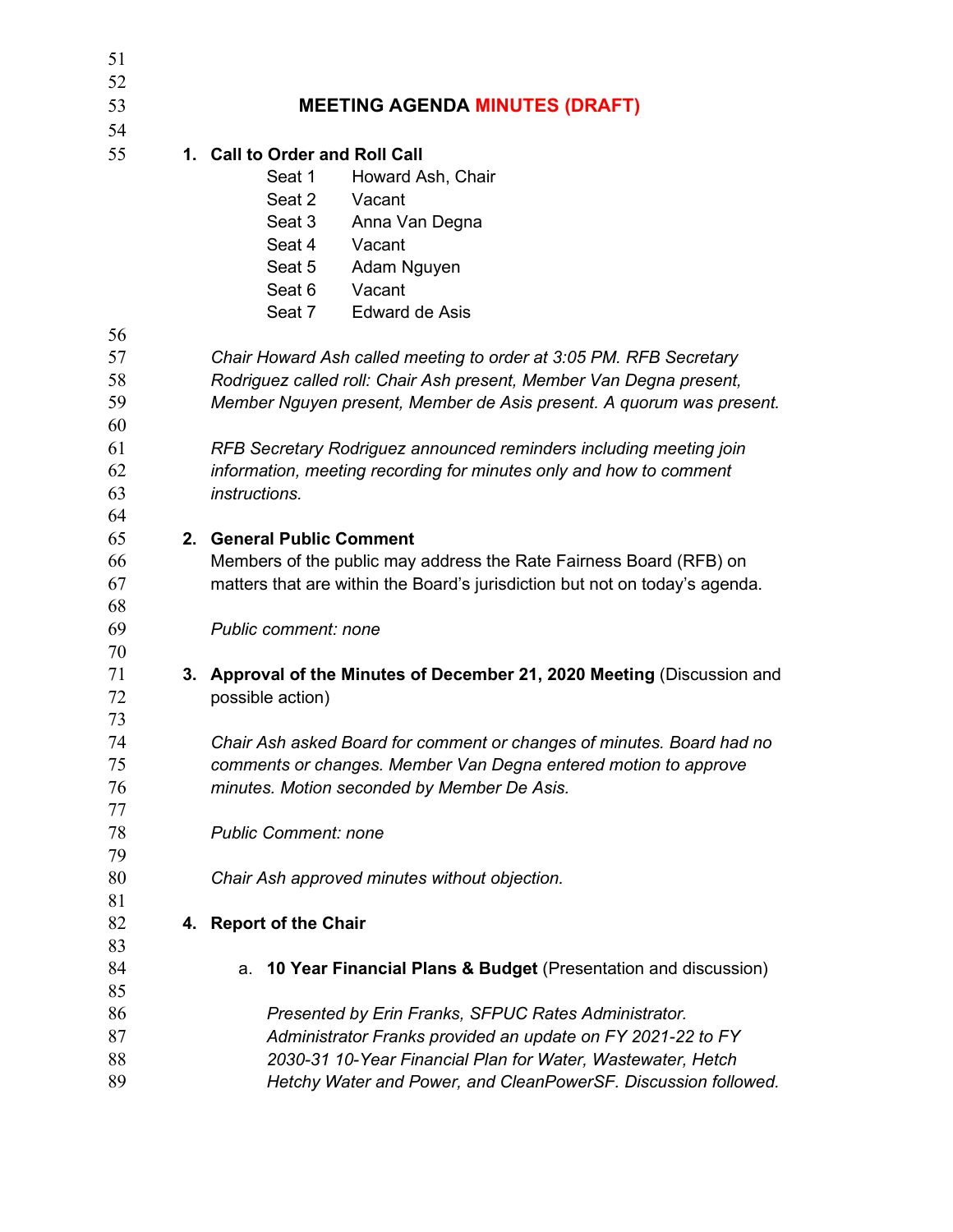| 90         |                                                                         |
|------------|-------------------------------------------------------------------------|
| 91         | b. Update on 2021 Power Rates Study (Presentation and discussion)       |
| 92         |                                                                         |
| 93         | Presented by Yee Nwe (Ma Yee) Yap, Principal Revenue/Rates              |
| 94         | Analyst, and Scott Burnham, NewGen Strategies & Solutions               |
| 95         | <b>Consultant Project Manager. Presentation provided information</b>    |
| 96         | about Power Rates Study including consultant contract and current       |
| 97         | ongoing tasks and timeline. Discussion followed. Discussion             |
| 98         | included Member Van Degna's inquiry about City Attorney advice          |
| 99         | and guidance about Board responsibilities and decisions. Chair Ash      |
| 100        | and Administrator Franks agreed to follow up                            |
| 101        |                                                                         |
| 102        | c. CleanPowerSF Rates Action and Delegated Authority Proposal           |
| 103        | (Presentation and discussion)                                           |
| 104        |                                                                         |
| 105        | Presented by Erin Franks, SFPUC Rates Administrator.                    |
| 106        | Administrator Franks presented on the following topics:                 |
| 107        | CleanPowerSF rates overview and history, current situation and          |
| 108        | policy considerations, delegated authority proposal, time-of-use        |
| 109        | transition. Discussion followed.                                        |
| 110        |                                                                         |
| 111        | <b>Improving Public Access to Rate Fairness Board Meetings</b><br>d.    |
| 112        | (Discussion)                                                            |
| 113        |                                                                         |
| 114        | <b>Public comment: none</b>                                             |
| 115        |                                                                         |
| 116        | 5. Announcements, Comments, Questions (Discussion)                      |
| 117        |                                                                         |
| 118        | Member Van Degna raised the topic about vacant Board Member positions.  |
| 119        | Chair Ash plans to write to relevant City departments to follow up on   |
| 120        | vacancies. Administrator Franks added that SFPUC staff are working with |
| 121        | MYR and BOS to remind Offices about existing vacancies.                 |
| 122        |                                                                         |
| 123        | Public comment: none                                                    |
| 124        |                                                                         |
| 125        | 6. Adjournment                                                          |
| 126<br>127 | Meeting adjourned at 5:04 PM.                                           |
| 128        |                                                                         |
| 129        |                                                                         |
| 130        |                                                                         |
| 131        |                                                                         |
| 132        |                                                                         |
| 133        |                                                                         |
|            |                                                                         |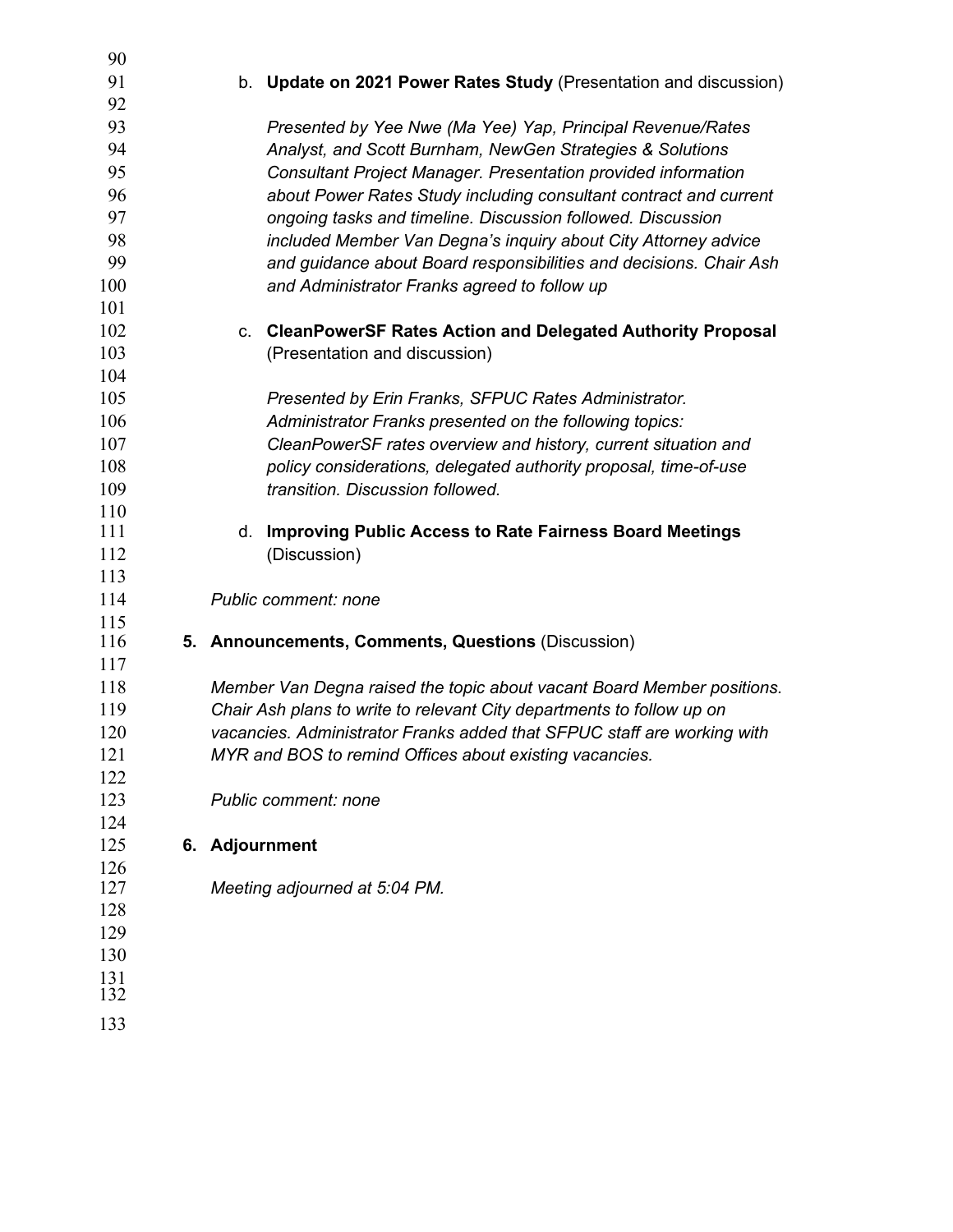**Accessible Meeting Policy**: To obtain meeting materials in alternative format,

please contact the Rate Fairness Board Secretary at 415-487-5254 or via email at

[yrodriguez@sfwater.org.](mailto:yrodriguez@sfwater.org) Providing at least 72 hours notice will help to ensure

availability. Written reports or background materials for calendar items are

available on-line at [https://sfpuc.org/about-us/boards-commissions-](https://sfpuc.org/about-us/boards-commissions-committees/rate-fairness-board)

[committees/rate-fairness-board.](https://sfpuc.org/about-us/boards-commissions-committees/rate-fairness-board)

 **Meeting Procedures:** Public Comment will be taken before or during the Board's consideration of each agenda item. Speakers may address the Board for up to three minutes on that item. During General Public Comment, members of the public may address the Board on matters that are within the Board's jurisdiction and are not on the agenda. Procedures do not permit: 1) persons in the audience to vocally express support or opposition to statements by Board Member, by other persons testifying; 2) ringing and use of cell phones, pagers, and similar sound- producing electronic devices; 3) bringing in or displaying signs in the meeting room; and 4) standing in the meeting room. The ringing of and use of cell phones, 149 pagers and similar sound-producing electronic devices are prohibited at this meeting. Please be advised that the Chair may order the removal from the meeting room of any person(s) responsible for the ringing or use of a cell phone, pager, or other similar sound-producing electronic devices. **Know your rights under the Sunshine Ordinance:** Government's duty is to serve the public, reaching its decisions in full view of the public. Commissions,

boards, councils, and other agencies of the City and County exist to conduct the

people's business. This ordinance assures that deliberations are conducted before

the people and that City operations are open to the people's review. For

information on your rights under the Sunshine Ordinance (Chapter 67 of the San

Francisco Administrative Code) or to report a violation of the ordinance, contact by

mail Sunshine Ordinance Task Force, 1 Dr. Carlton B. Goodlett Place, Room 244,

San Francisco, CA 94102; phone at (415) 554-7724; fax at (415) 554-7854; or by

e-mail at [sotf@sfgov.org.](mailto:sotf@sfgov.org)

Citizens may obtain a free copy of the Sunshine Ordinance by printing Chapter 67

of the San Francisco Administrative Code on the Internet, at

[http://www.sfbos.org/sunshine.](http://www.sfbos.org/sunshine)

**311 Free Language Assistance**: 免費語言協助/ Ayuda gratuita con el idioma /

- Бесплатная помощь переводчиков / Trợ giúp Thông dịch Miễn phí / Assistance
- linguistique gratuite / 無料の言語支援/ 무료 언어 / 지원 / คว"มชจ่ ยเหลอึ ท"งภ"ษ"โดยไมฝ่
- ส'ยคาไซจ้าย / Libreng tulong para sa wikang Tagalog ยเหลอื

**Lobbyist Registration and Reporting Requirements:** Individuals and entities

that influence or attempt to influence local legislative or administrative action may

- 172 be required by the San Francisco Lobbyist Ordinance [SF Campaign &
- Governmental Conduct Code Sec. 2.100] to register and report lobbying activity.
- For more information about the Lobbyist Ordinance, please contact the San